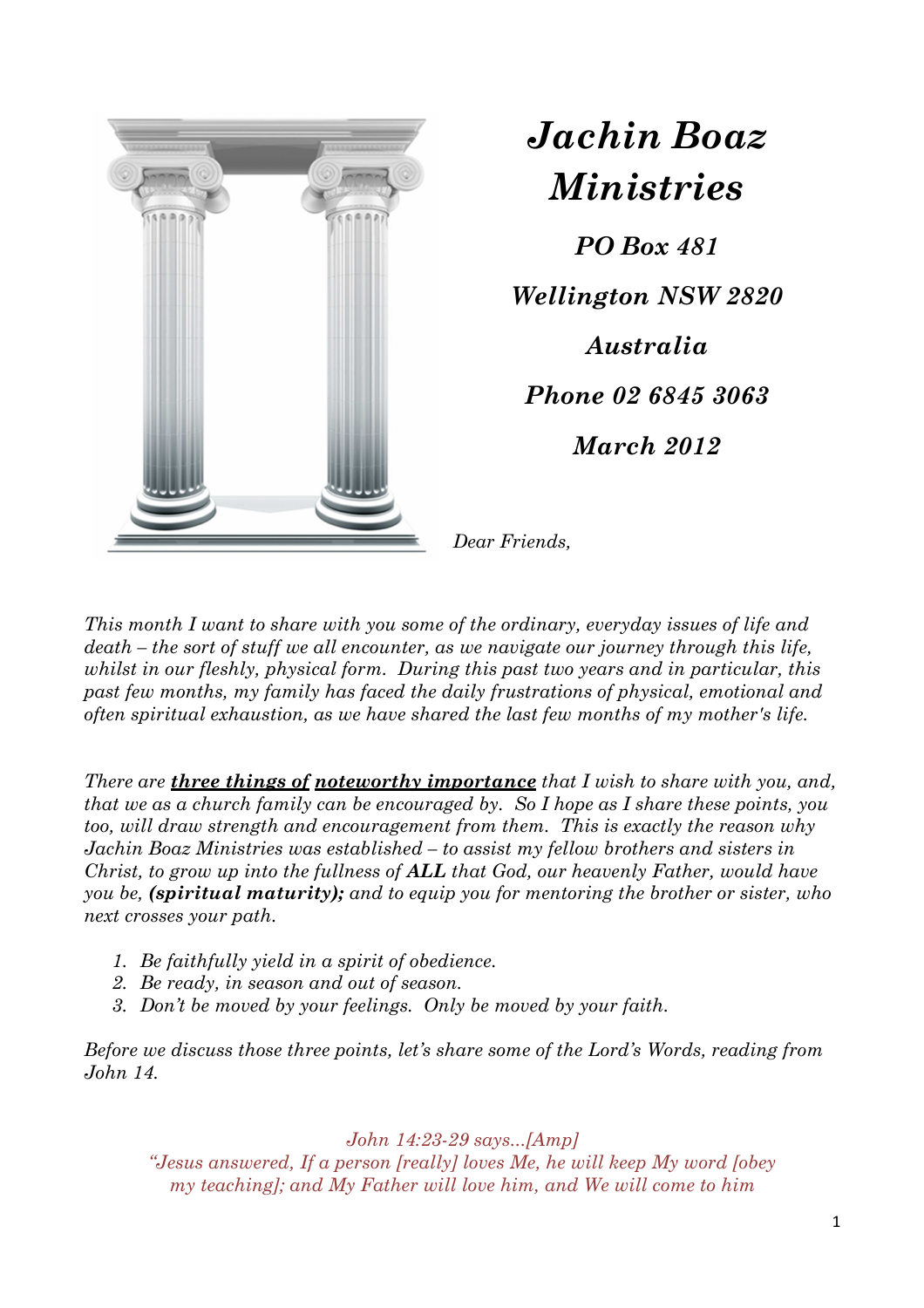*and make Our home [abode, special dwelling place] with him. Anyone who does not [really] love Me does not observe and obey My teaching. And the teaching which you hear and heed is not Mine, but [comes] from the Father Who sent Me. I have told you these things while I am still with you. But the comforter [Counselor, Helper, Intercessor, Advocate, Strengthener, Standby], the Holy Spirit, Whom the Father will send in My name [in My place, to represent Me and act on My behalf], He will teach you all things. And He will cause you to recall [will remind you of, bring to your remembrance] everything I have told you.* 

*Peace I leave with you; My [own] peace I now give and bequeath to you. Not as the world gives do I give to you. Do not let your hearts be troubled, neither let them be afraid. [Stop allowing yourselves to be agitated and disturbed; and do not permit yourselves to be fearful and intimidated and cowardly and unsettled.]* 

*You heard Me tell you, I am going away and I am coming [back] to you. If you [really] loved Me, you would have been glad, because I am going to the Father; for the Father is greater and mightier than I am.* 

*And now I have told you [this] before it occurs, so that when it does take place you may believe and have faith in and rely on Me."* 

*1. If we faithfully do as He tells us, in a spirit of yielded obedience, He is faithful to bring to pass ALL that He has promised. He is an awesome God,* 

*and I was so blessed to get to share in some amazing things, with both of my parents, during this past few long weeks. My mother was anticipating her reunion; with her Lord, and other cherished, earthly, family members gone before. My dad lay beside me on his bed and verbally talked with mum; questioned her whereabouts, and then proceeded to answer his own questions. If God's Word had not been indelibly imprinted in his and my hearts, God could not have brought back to our remembrance, those Words of comfort that we shared back and forth, that afternoon.* 

*2. Always "...Be ready in season and out of season..." [2Timothy 4:2 NJKV]. Whether you feel like it or not, be sensitive to the Holy Spirit's guidance, and the persons needs of the moment. As my dad shared how "good" a woman his wife, [my mother] was, and how admirable her tenacity, (the ability to stick with something even when the going gets tough; to never give up; to never surrender), in her fidelity, over 66 years of marriage; I listened, agreed with his statements, then waited....??? I knew at that point, his memory tape was on replay; reminding him of some, or all, of his misdemeanours over that same 66 years. This was the point at which the devil had opportunity to kill, steel and destroy, the wonderful memories dad has, of those 66 years. He (the devil), sows the spirit of condemnation, and, if we buy his lie, we are robbed of those joyful remembrances. So, I went on to remind dad that he was just as wonderful. It was him – Dad – my father, and the husband of my mother, who was there putting a smile on her face, and massaging her neck and shoulders, as*